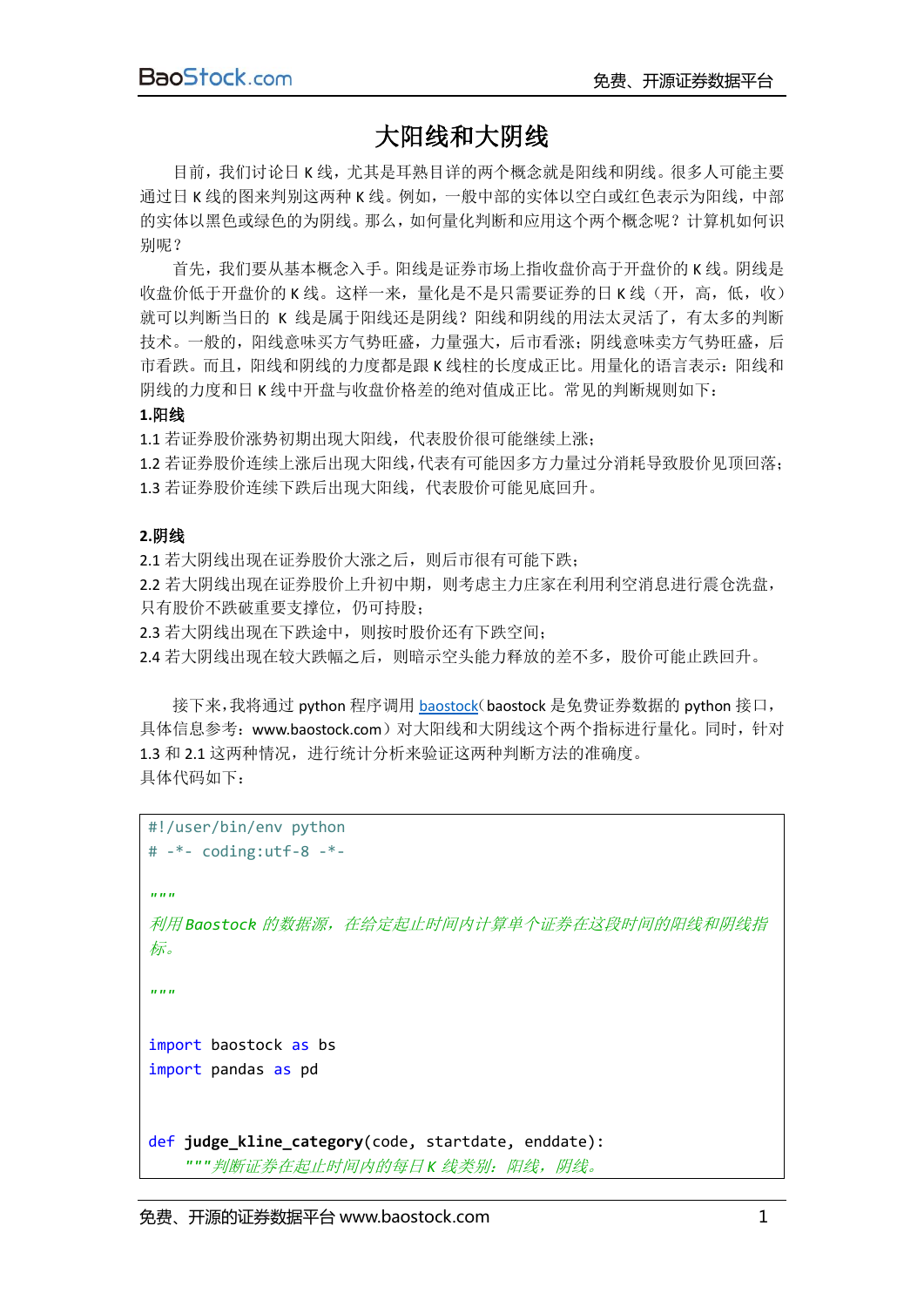```
 :param code:证券代码
    :param startdate:起始日期
    :param enddate:截止日期
    :return:
    """
    login_result = bs.login(user_id='anonymous', password='123456')
    print(login_result.error_msg)
   # 获取股票日 K 线数据, adjustflag   复权状态(1: 后复权, 2: 前复权,
3:不复权)
    rs = bs.query_history_k_data(code,
"date,code,open,high,low,close,tradeStatus",
                               start_date=startdate, 
end_date=enddate,
                               frequency="d", adjustflag="3")
    # 打印结果集
   result list = []
    while (rs.error_code == '0') & rs.next():
        # 获取一条记录,将记录合并在一起
        result_list.append(rs.get_row_data())
    df_init = pd.DataFrame(result_list, columns=rs.fields)
    # 剔除停盘数据
    df_status = df_init[df_init['tradeStatus'] == '1']
    df_status['open'] = df_status['open'].astype(float)
    df_status['high'] = df_status['high'].astype(float)
    df_status['low'] = df_status['low'].astype(float)
    df_status['close'] = df_status['close'].astype(float)
    df_status['kline_category'] = df_status.apply(
        lambda x: judge_function(x.open, x.close), axis=1)
    df_status.to_csv('D:/df.csv')
    return df_status
def kline_application(df, N):
    """已知证券在起止时间内的每日 K 线类别:阳线,阴线。
    做如下统计:
    情景 1. 若证券股价连续 N 天下跌后出现大阳线,次日股价开盘上涨的次数
(第 N+2 天)
    情景 2. 若证券股价连续 N 天上涨之后出现大阴线,次日股价开盘下跌的次数
(第 N+2 天)
```
**:return:**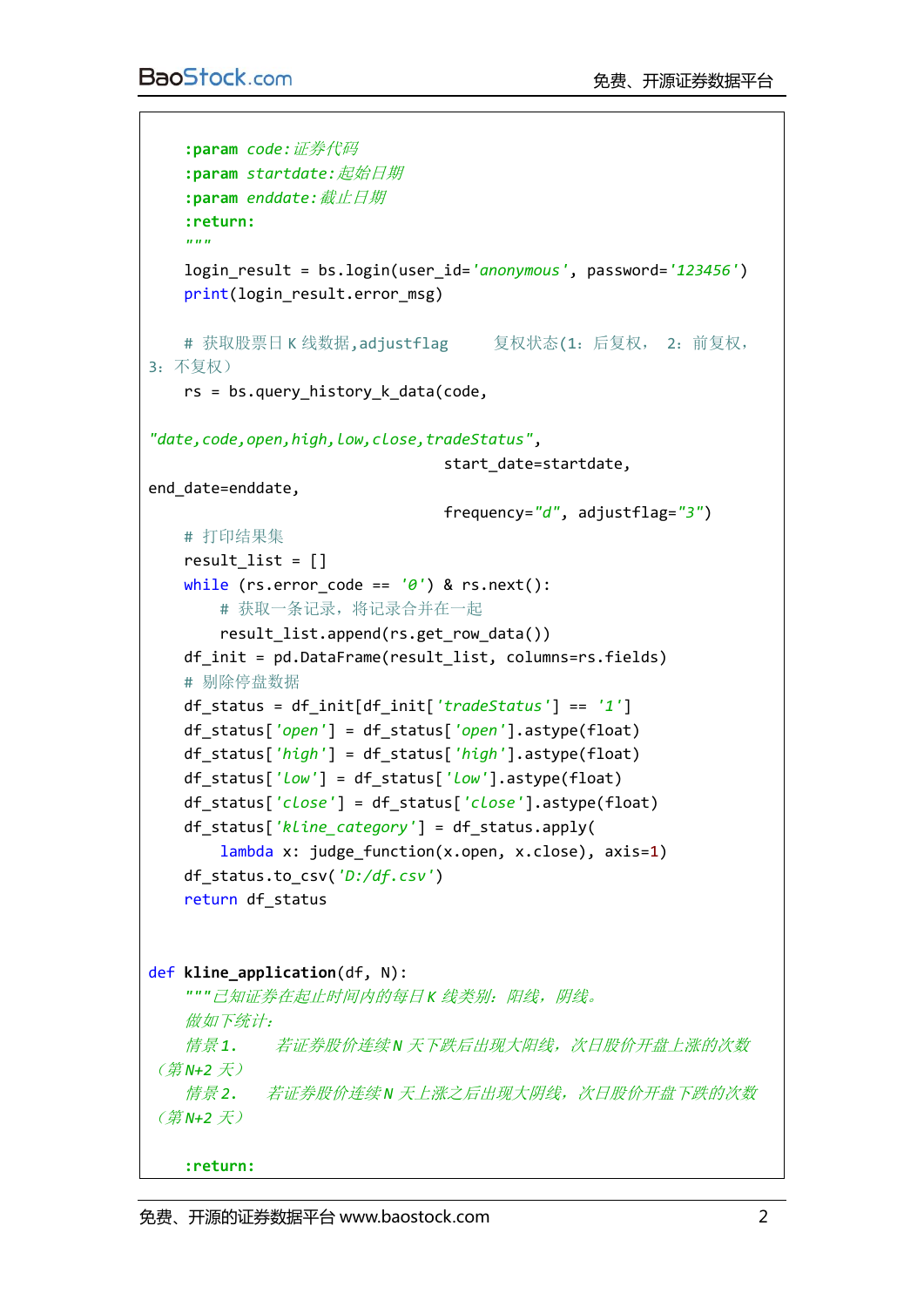*"""*

```
daycounts = df.shape[0] df['kline_numb'] = [1 if x == 'positive' else 0 for x in
df['kline_category']]
    df['scene'] = 0
   total counts 1 = 0 # 计算情景 1 中证券股价连续 N 天下跌后出现大阳线的次
数
    total_counts_1_sub = 0 # 计算情景 1 出现的次数
   total counts 2 = 0 # 计算情景 2 中证券证券股价连续 N 天上涨之后出现大阴
线的次数
   total counts 2 sub = \theta # 计算情景 2 出现的次数
   for i in range(\theta, daycounts - N - 1):
       kline_numb_counts = 0for i in range(\theta, N):
           kline numb counts += df.iloc[i + j, 8]if kline numb counts == N and df.iloc[i + N, 8] == 0:
           # 表明该证券连续 N 天上涨后出现了大阴线
          total counts 2 += 1if df.iloc[i + N + 1, 2] < df.iloc[i + N, 5]:
               total_counts_2_sub += 1
               df.iloc[i + N, 9] = 2 # 表明这一天属于情景 2
       if kline_numb_counts == \theta and df.iloc[i + N, 8] == 1:
           # 表明该证券连续 N 天下跌后出现了大阳线
          total counts 1 += 1if df.iloc[i + N + 1, 2] > df.iloc[i + N, 5]:
              total counts 1 sub += 1df.iloc[i + N, 9] = 1 # 表明这一天属于情景 1
    df.to_csv('D:/df2.csv')
    print("证券代码:" + df['code'][0])
    print("证券股价连续 N 天下跌后出现大阳线的总次数:" + 
str(total_counts_1))
    print("若证券股价连续 N 天下跌后出现大阳线,次日股价开盘上涨的次数(第
N+2 天):" + str(total_counts_1_sub) + ",占比:"
          + str(total_counts_1_sub / total_counts_1))
    print("证券股价连续 N 天上涨之后出现大阴线的总次数:" + 
str(total_counts_2))
    print("若证券股价连续 N 天上涨之后出现大阴线,次日股价开盘下跌的次数(第
N+2 天):" + str(total_counts_2_sub) + ",占比:"
          + str(total_counts_2_sub / total_counts_2))
   return(total counts 1, total counts 1 sub, total counts 2,
total_counts_2_sub)
```
def **judge\_function**(open, close):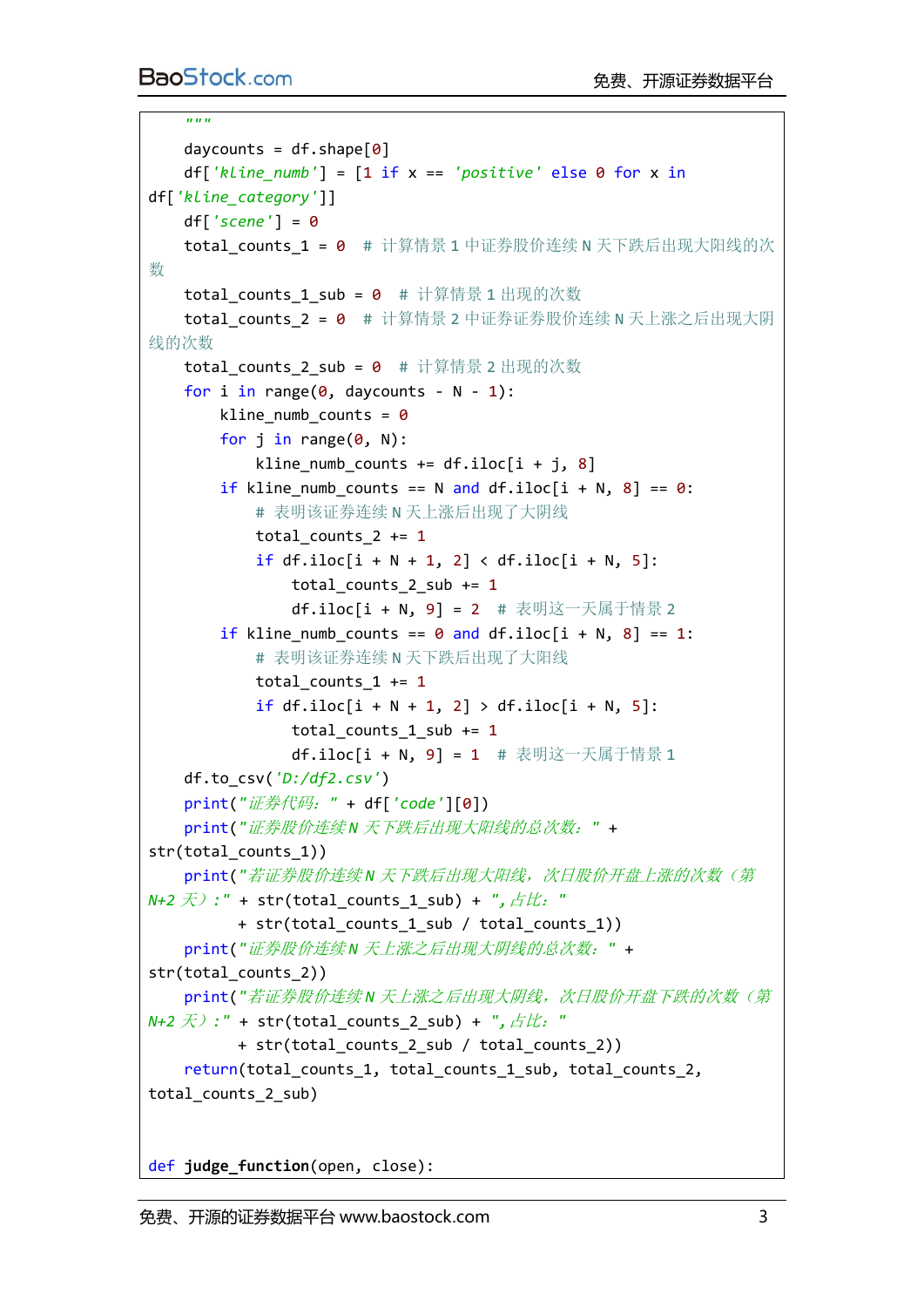```
 if open > close:
         return 'negative'
     else:
        return 'positive'
if __name__ == '__main__':
    code = "sh.600000"
    startdate = "2000-01-01"
    enddate = "2018-01-01"
   N = 3 df = judge_kline_category(code, startdate, enddate)
     kline_application(df, N)
```
输出结果如下(红色是警告,可以忽略):

| login success!<br><b>success</b><br>D:/software/eclipse workspace/QuantitativeTrading/Strategies/technical indicators/positiveline negativeline.py:50: SettingWithCopyWarning:<br>A value is trying to be set on a copy of a slice from a DataFrame.<br>Try using .loc[row indexer, col indexer] = value instead                                                                                                                                                  |
|-------------------------------------------------------------------------------------------------------------------------------------------------------------------------------------------------------------------------------------------------------------------------------------------------------------------------------------------------------------------------------------------------------------------------------------------------------------------|
| See the caveats in the documentation: http://pandas.pvdata.org/pandas-docs/stable/indexing.html#indexing-view-versus-copy<br>df status['open'] = df status['open'].astype(float)<br>D:/software/eclipse workspace/QuantitativeTrading/Strategies/technical indicators/positiveline negativeline.py:51: SettingWithCopyWarning:<br>A value is trying to be set on a copy of a slice from a DataFrame.<br>Try using .loc[row indexer, col indexer] = value instead  |
| See the caveats in the documentation: http://pandas.pydata.org/pandas-docs/stable/indexing.html#indexing-view-versus-copy<br>df status['high'] = df status['high'].astype(float)<br>D:/software/eclipse workspace/QuantitativeTrading/Strategies/technical indicators/positiveline negativeline.py:52: SettingWithCopyWarning:<br>A value is trying to be set on a copy of a slice from a DataFrame.<br>Try using .loc[row indexer.col indexer] = value instead   |
| See the caveats in the documentation: http://pandas.pydata.org/pandas-docs/stable/indexing.html#indexing-view-versus-copy<br>df status['low'] = df status['low'].astype(float)<br>D:/software/eclipse workspace/QuantitativeTrading/Strategies/technical indicators/positiveline negativeline.py:53: SettingWithCopyWarning:<br>A value is trying to be set on a copy of a slice from a DataFrame.<br>Try using .loc[row indexer, col indexer] = value instead    |
| See the caveats in the documentation: http://pandas.pydata.org/pandas-docs/stable/indexing.html#indexing-view-versus-copy<br>df status['close'] = df status['close'].astype(float)<br>D:/software/eclipse workspace/QuantitativeTrading/Strategies/technical indicators/positiveline negativeline.py:54: SettingWithCopyWarning:<br>A value is trying to be set on a copy of a slice from a DataFrame.<br>Try using .loc[row indexer,col indexer] = value instead |
| See the caveats in the documentation: http://pandas.pydata.org/pandas-docs/stable/indexing.html#indexing-view-versus-copy<br>df status['kline category'] = df status.apply(lambda x: judge function(x.open, x.close), axis = 1)<br>证券代码: sh.600000<br>证券股价连续N天下跌后出现大阳线的总次数: 73<br>若证券股价连续N天下跌后出现大阳线,次日股价开盘上涨的次数(第N+2天): 31 , 占比,0 . 4246575342465753<br>证券股价连续N天上涨之后出现大阴线的总次数,100<br>若证券股价连续N天上涨之后出现大阴线,次日股价开盘下跌的次数(第N+2天):53,占比: 0.53                            |
| Process finished with exit code 0                                                                                                                                                                                                                                                                                                                                                                                                                                 |

从结果上来看,针对浦发银行,情景 2(即 2.1 判别规则)出现的概率有 52%, 情景 1 (即 1.3 判别规则)出现的概率有 42%。若想更严谨些,我们可以循环所有的证券,求各个 判别规则的概率。这些事情就交给读者完成了。有结果请告知我。

df.csv 文件内容如下: